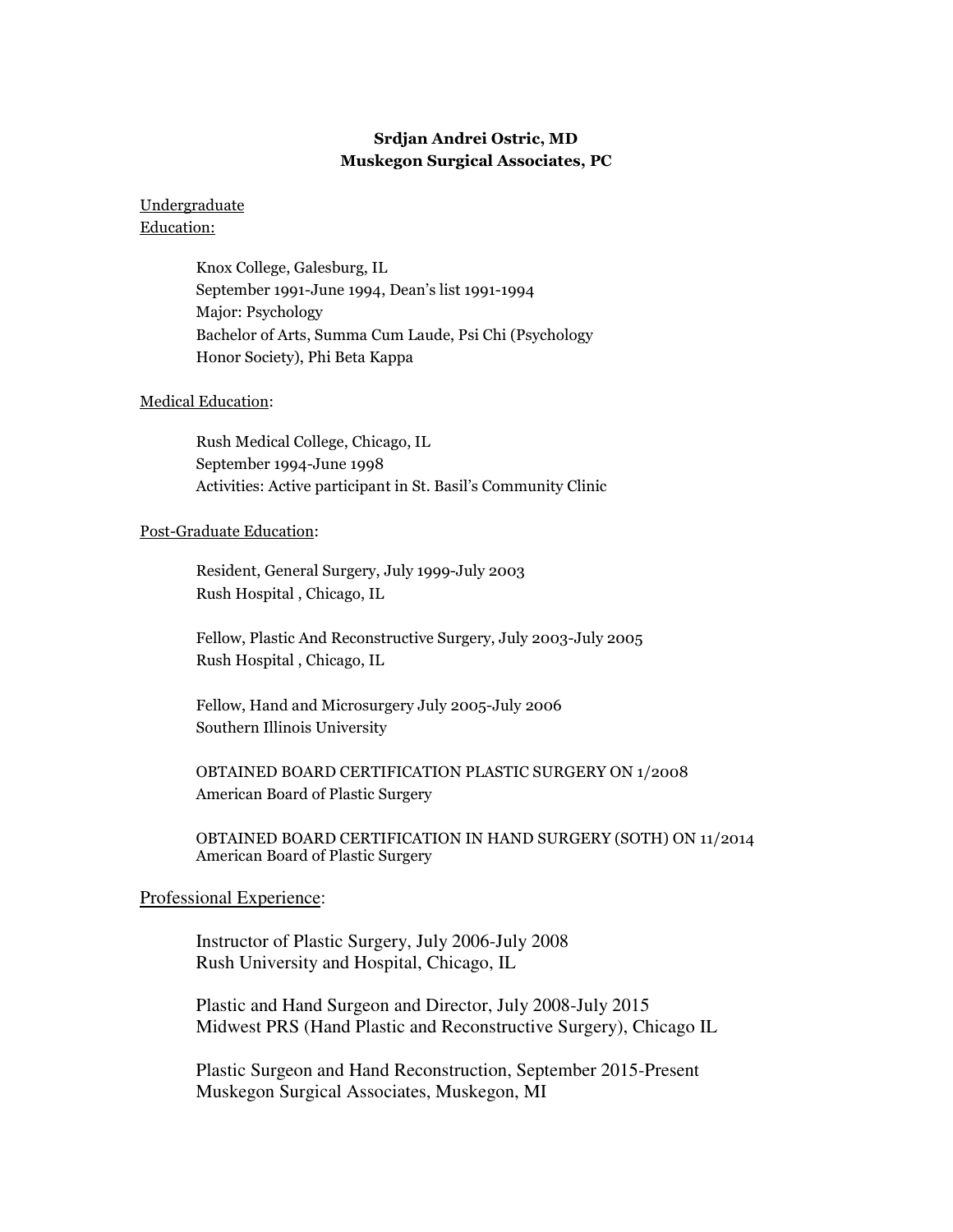### Memberships:

American Society of Plastic Surgeons (ASPS), Member American Society of Hand Surgery (ASSH), Candidate member American Association of Hand Surgery (AAHS), Member American Society of Peripheral Nerve Surgery (ASPN), Member

### Publications:

SA Ostric, J Greager. Leiomyosarcoma of the femoral vein. Surgical Rounds. 2003 16(5), 217-222. (cover article)

 SA Ostric, GJ Kouris, SV Theodoru, JW Polley. A Simplified intraoral prosthesis. Journal of Craniofacial Surgery. 2004 Jan. 15(1), 20-2.

 SA Ostric, J Lampert, GJ Kouris WJ Martin, AA Figueroa. JW Polley. The Sardine Can Technique: Its application in the removal of rigid internal fixation. Journal of Craniofacial Surgery. 2004 Nov.15(6), 1025-26.

 SA Ostric, WJ Martin, CT Stock, S Bittar. The Model Graft: Use of Redundant Fibular Bone for a Maxillary Template. J Craniofac Surg. 2006 Jan;17(1):145-7.

 SA Ostric, WJ Martin, R Bajnrauh, S Bittar. Free Flaps: The Hemophilia Factor. Accepted for publication in Plas. And Recon. Sur. April 2005.

 SA Ostric, WJ Martin, GJ Kouris. Abdominal Wall Endometrioma Found during Abdominoplasty.. Aesthetic Plast Surg. 2006 Mar- Apr;30(2):249-50.

 S Bittar, SA Ostric, WJ Martin. Abdominoplasty in the Free TRAM. Aesthetic Plast Surg. 2006 Mar-Apr;30(2):253-4.

 Sant'Anna EF… Ostric SA, Theodoru S, Polley JW. Micro computed tomography evaluation of the glenoid fossa and mandibular condyle bone after bilateral vertical ramus mandibular distraction in a canine model .J Craniofac Surg. 2006 May;17(3):611-9.

 Gomez DF, Sant'Anna EF, Leven RM, Ostric SA, Figueroa AA, Royston TJ, Sumner DR, Polley JW. Microstructural and strength